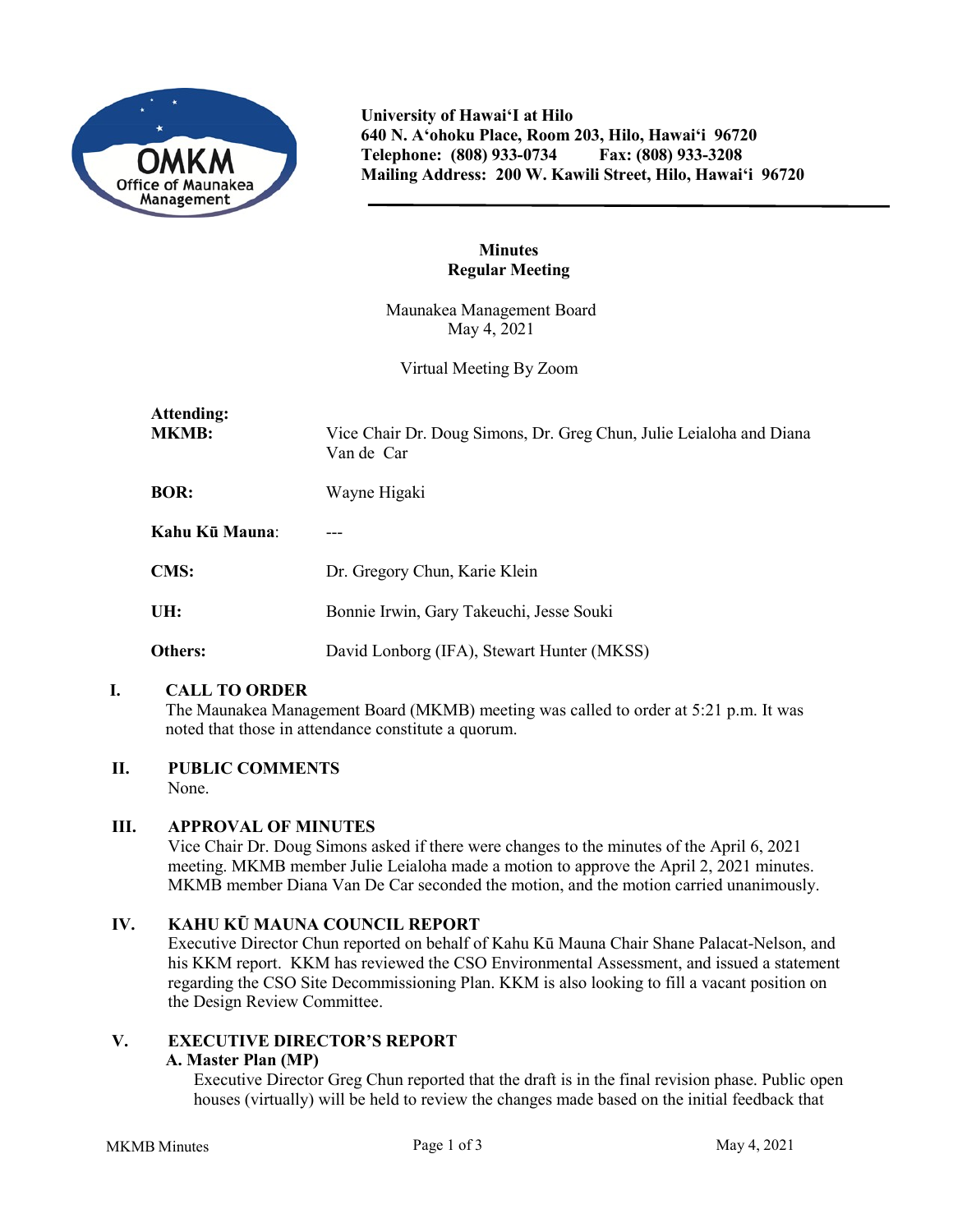was received. The target to get this and the Comprehensive Management Plan to the Board of Regents (BOR) is January 2022. This is based on BOR's request.

## **B. Comprehensive Management Plan (CMP)**

The first step in updating the CMP is an Outcome Analysis Report (OAR). Last Friday, the OAR was sent to 70+ groups, agencies and individuals who were consulted about the draft MP earlier this year. Follow up meetings are being held by CMS and Planning Solutions Inc. (PSI). Feedback will be used to update the CMP. Updating may include the consolidation, refinement and/or elimination of certain management actions. A draft is scheduled for this Fall 2021.

## **C. Community Engagement**

A committee data tracking chart (internal spreadsheet) is a tool that CMS is using to coordinate community engagement with regard to specific strategic and management initiatives. It will be used to assist with agenda scheduling for the various committees, including MKMB, KKM, EC, among others.

### **D. Recruitment for Director of Stewardship Programs**

The selection advisory committee has completed an evaluation rubric and interview questions. Once approved by UH HR and EEO, the committee can start to review applications.

## **E. Signage Update**

With the passage of the administrative rules, CMS & MKSS staff have been updating the sign inventory. Improvements will start at the VIS, and at the beginning of the gravel road. This is a long term effort, which will include an internal review process.

### **F. New CMS Website**

A temporary new website has gone live. This new website pulls from 5+ other existing websites. The links go back to the original websites. A banner on the old websites explains the migration. This is a first step in the process. https://hilo.hawaii.edu/maunakea/

#### **VI. AGENDA ITEMS**

## **A. Action Item: Review and approval of Cesspool Closures Project Proposal**

Executive Director Chun reported that the cesspool project proposal was updated to include comments from the Environmental Committee (EC). David Lonborg (IFA) provided an overview of the project cesspools at Hale Pōhaku (HP) and JCMT observatory. The proposed completion date is at the end of December 2021. Estimated costs are \$190,000. The proposal update had to do with a Wēkiu bug presence. As a result, monitoring and "minimizing footprint" will be planned. Hawaii State Department of Health and DLNR are the only permits required. The proposal updates will be brought to KKM and EC. MKMB member Leialoha made a motion to approve the amended project proposal as described by Lonborg. MKMB member Chun seconded the motion, and motion carried unanimously.

#### **B. Information and discussion: HR33/HD1 Convening a Working Group**

MKMB member Chun made a motion to move to Executive Session for this and agenda item VI.C. Community Engagement. MKMB member Leialoha seconded the motion, and the motion carried unanimously.

#### **VII. EXECUTIVE SESSION**

MKMB Vice Chair Simons reconvened the meeting at 6:51 p.m., and announced that discussion with counsel regarding HR33/HD1 and Community Engagement was complete.